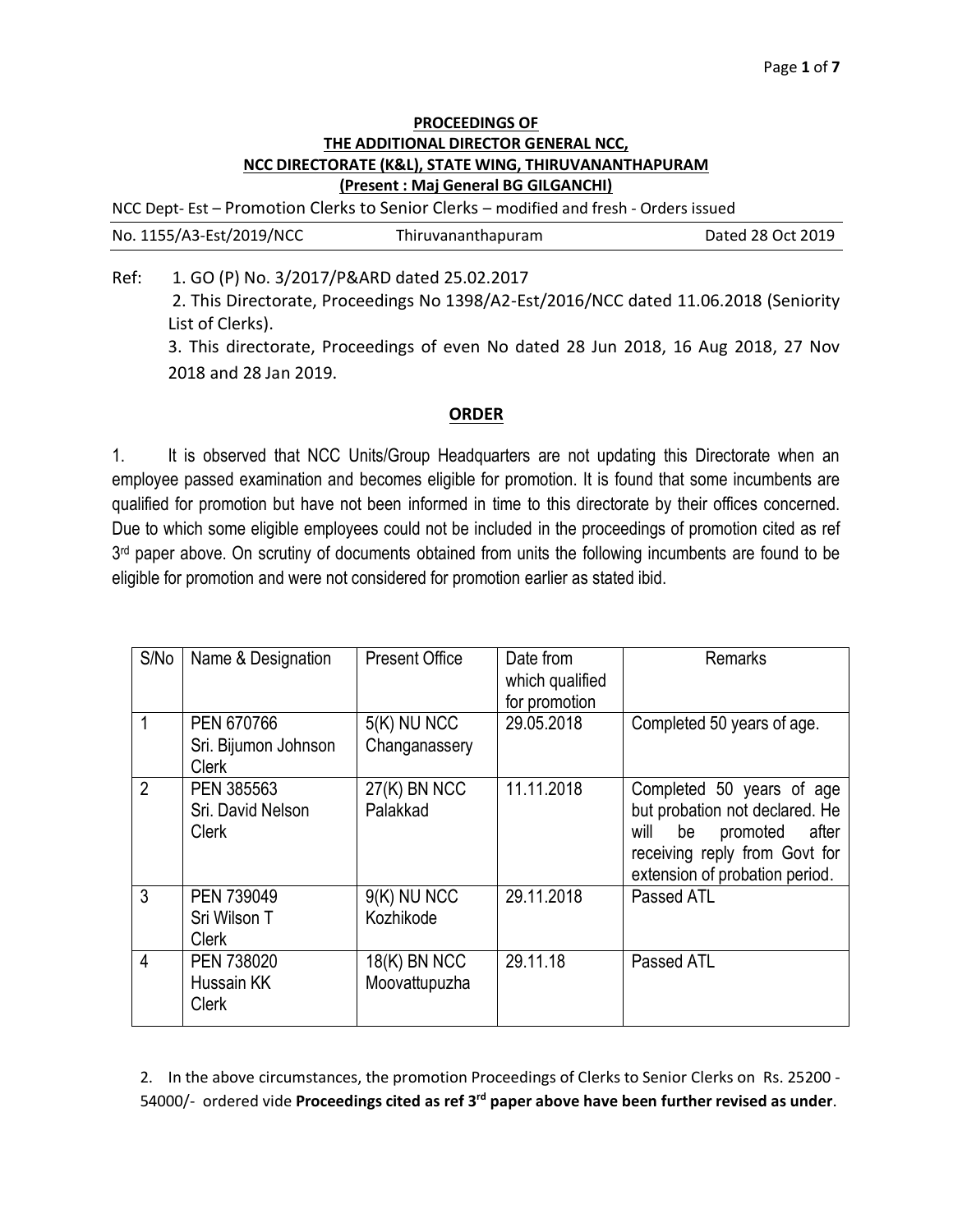| S/No           | Name, Designation & Unit   | Promotion<br>Wef | Occurrence of vacancy           | Remarks           |
|----------------|----------------------------|------------------|---------------------------------|-------------------|
| $\mathbf{1}$   | PEN 380757                 | 01.04.18         | Sri. Ashokan A, Senior Clerk    |                   |
|                | Sri. Narayanan KP          |                  | retired on 31.03.2018           |                   |
|                | Clerk                      |                  |                                 |                   |
|                | 1(K) Arty Bty NCC          |                  |                                 |                   |
|                | Thalassery                 |                  |                                 |                   |
| $\overline{2}$ | PEN 721618                 | 09.04.18         | Sri. Roy MS Senior Clerk        |                   |
|                | Sri. Vinod KS              |                  | promoted as HC                  |                   |
|                | Clerk                      |                  |                                 |                   |
|                | 3(K) BN NCC, Poojappura    |                  |                                 |                   |
| 3              | PEN 385414                 | 12.04.18         | Sri. Muraleedharan Pillai V     |                   |
|                | Sri. Johny P               |                  | Senior Clerk promoted as HC     |                   |
|                | Clerk                      |                  |                                 |                   |
|                | NCC Dte (K&L), Tvpm        |                  |                                 |                   |
| 4              | PEN 626724                 | 02.05.18         | Sri. Johnson MJ, Senior Clerk   | Rejoined from     |
|                | Sri. Manoj Kumar K         |                  | promoted as HC                  | LWA wef 16.04.18  |
|                | <b>Clerk</b>               |                  |                                 |                   |
|                | NCC GP HQs, Kollam         |                  |                                 |                   |
| 5              | PEN 723635                 | 14.05.18         | Sri. Chandrabhanu. PM Senior    |                   |
|                | Sri Rajendran Nair S       |                  | Clerk promoted as HC            |                   |
|                | Clerk                      |                  |                                 |                   |
|                | 3(K) BN NCC, Poojappura    |                  |                                 |                   |
| 6              | PEN 435013                 | 14.05.18         | Sri. Rajendra Kumar. UK Senior  |                   |
|                | Sri. Shaji R               |                  | Clerk promoted as HC            |                   |
|                | Clerk                      |                  |                                 |                   |
|                | NCC GP HQs, Tvpm           |                  |                                 |                   |
| $\overline{7}$ | PEN 670766                 | 01.06.18         | Sri. Babu AJ, Senior Clerk      |                   |
|                | Bijumon Johnson E<br>Clerk |                  | retired on 31.05.18             |                   |
|                | $5(K)$ NU NCC,             |                  |                                 |                   |
|                | Changanassery              |                  |                                 |                   |
| 8              | PEN 721904                 | 01.06.18         | Sri. Jayaraman Nair MK, Senior  | Attained 45 years |
|                | Sri. Benny P Francis       |                  | Clerk retired on 31.05.18       | on 29.05.18       |
|                | Clerk                      |                  |                                 |                   |
|                | NCC GP HQs, Kottayam       |                  |                                 |                   |
| 9              | PEN 701810                 | 01.06.18         | Sri. Sivaraman V,               |                   |
|                | Sri Madhusoodanan Nair S   |                  | Senior Clerk retired on         |                   |
|                | Clerk                      |                  | 31.05.18                        |                   |
|                | 3(K) BN NCC, Poojappura    |                  |                                 |                   |
| 10             | PEN 723677                 | 01.06.18         | Sri. Sudhakaran M, Senior Clerk |                   |
|                | Sri. Anil Kumar V          |                  | retired on 31.05.18             |                   |
|                | Clerk                      |                  |                                 |                   |
|                | NCC GP HQs, Tvpm           |                  |                                 |                   |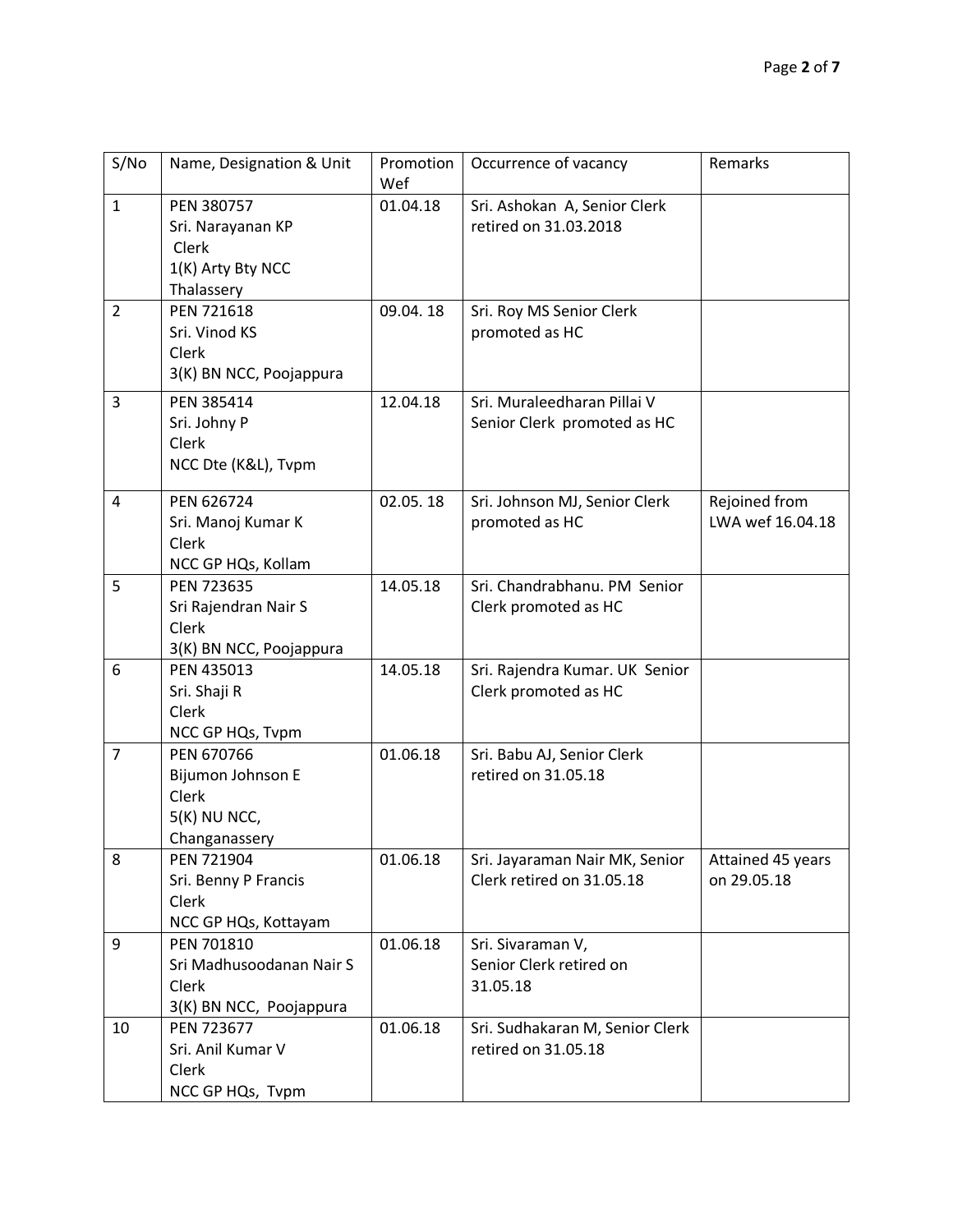| S/No | Name, Designation & Unit       | Promotion<br>Wef | Occurrence of vacancy         | Remarks |
|------|--------------------------------|------------------|-------------------------------|---------|
| 11   | PEN 396077                     | 01.06.18         | Sri. Shermath Khan T,         |         |
|      | Sri. Sanal Kumar B             |                  | Senior Clerk retired on       |         |
|      | Clerk                          |                  | 31.05.18                      |         |
|      | SS Coy NCC, Kazhakoottam       |                  |                               |         |
| 12   | PEN 724360                     | 02.06.18         | Sri. Thulaseedhara Kurup      |         |
|      | Sri. Varghese MV               |                  | Senior Clerk promoted as HC   |         |
|      | Clerk                          |                  |                               |         |
|      | NCC GP HQs, Ernakulam          |                  |                               |         |
| 13   | PEN 385387                     | 04.06.18         | Sri. Satheesh Kumar KS Senior |         |
|      | Sri. Mohanakrishnan P          |                  | Clerk promoted as JS          |         |
|      | Clerk                          |                  |                               |         |
|      | 7(K) BN NCC, Kollam            |                  |                               |         |
| 14   | PEN 716146                     | 06.06.18         | Sri. Hasham Illyas,           |         |
|      | Sri. Valsalan Nair R           |                  | Senior Clerk promoted as HC   |         |
|      | Clerk                          |                  |                               |         |
|      | NCC GP HQs, Tvpm               |                  |                               |         |
| 15   | PEN 739029                     | 11.06.18         | Sri. Rajeev KP,               |         |
|      | Sri. Sahad MP                  |                  | Senior Clerk promoted as HC   |         |
|      | Clerk                          |                  |                               |         |
|      | 31(K) BN NCC, Kannur           |                  |                               |         |
| 16   | PEN 728054                     | 13.06.18         | Sri. Madhu D,                 |         |
|      | Sri. Sudheer Kaliyedath        |                  | Senior Clerk promoted as HC   |         |
|      | Clerk                          |                  |                               |         |
|      | 9(K) Girls Bn NCC<br>Kozhikode |                  |                               |         |
| 17   | PEN 738492                     | 18.06.18         | Sri. Sebastian PV             |         |
|      | Sri. Vilcent J                 |                  |                               |         |
|      | Clerk                          |                  | Senior Clerk promoted as JS   |         |
|      | NCC Dte (K&L) Tvpm             |                  |                               |         |
| 18   | PEN 739209                     | 20.06.18         | Sri. Chandran R               |         |
|      | Sri. Manoj PK                  |                  | Senior Clerk promoted as JS   |         |
|      | Clerk                          |                  |                               |         |
|      | 7(K) NU NCC, Ernakulam         |                  |                               |         |
| 19   | PEN 740719                     | 01.07.18         | Sri. Harilal P                |         |
|      | Sri. Muralidharan EK           |                  | Senior Clerk retired          |         |
|      | Clerk                          |                  | on30.06.2018                  |         |
|      | NCC GP HQs, Kozhikode          |                  |                               |         |
| 20   | PEN 649595                     | 04.07.18         | Sri. Kumaran VK,              |         |
|      | Sri. Pannir Selvan K           |                  | Senior Clerk promoted as HC   |         |
|      | Clerk                          |                  |                               |         |
|      | NCC Dte (K&L) Tvpm             |                  |                               |         |
| 21   | PEN 631917                     | 11.07.18         | Sri. B Shanthi Kumar,         |         |
|      | Sri. Rajesh CH                 |                  | Senior Clerk promoted as HC   |         |
|      | Clerk                          |                  |                               |         |
|      | NCC GP HQs, Kozhikode          |                  |                               |         |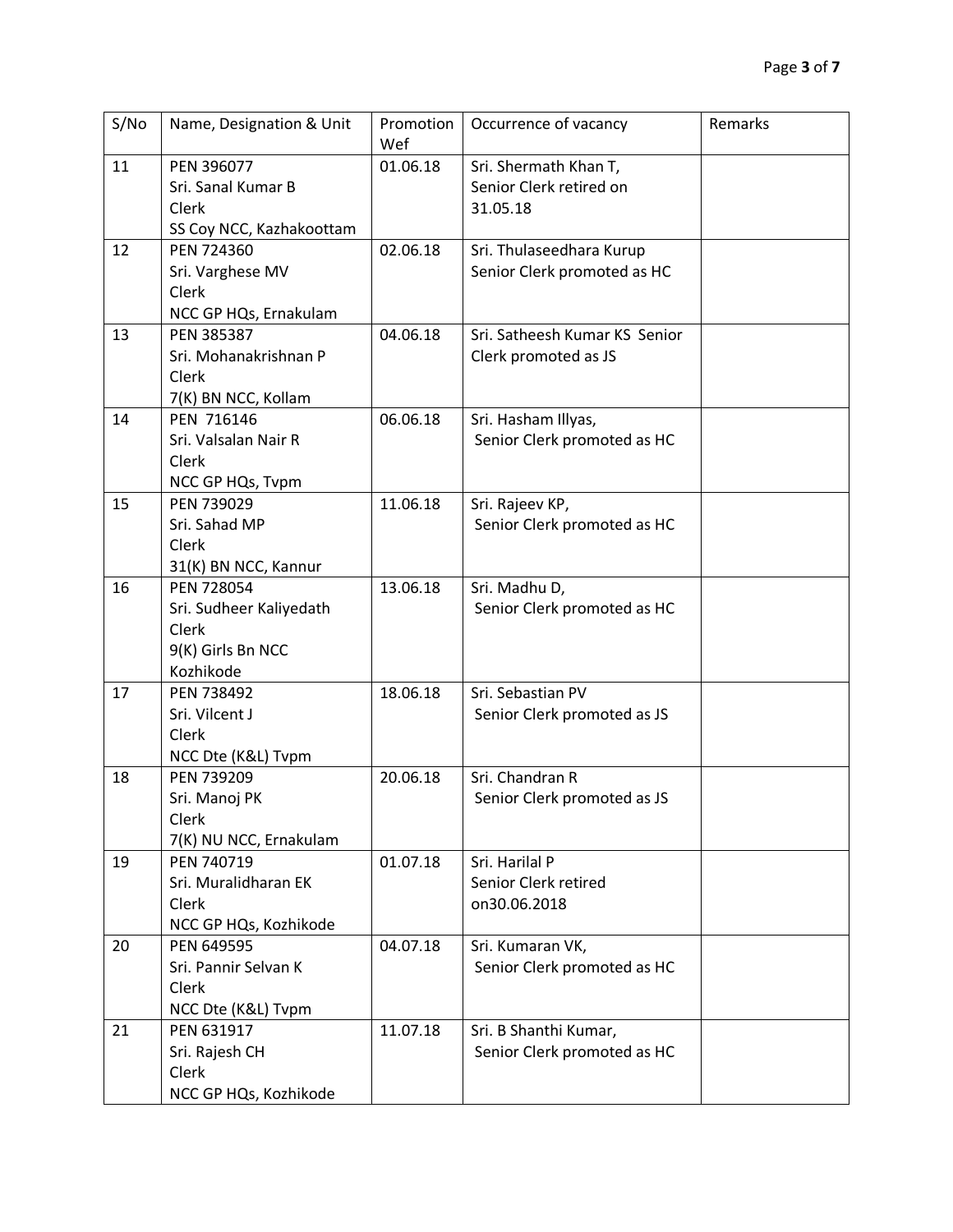| S/No | Name, Designation & Unit                                                           | Promotion<br>Wef | Occurrence of vacancy                                          | Remarks |
|------|------------------------------------------------------------------------------------|------------------|----------------------------------------------------------------|---------|
| 22   | <b>PEN</b><br>Sri. Balachandran P<br>Clerk<br>NCC GP HQs, Ernakulam                | 20.07.18         | Smt. Pushpa Radhakrishnan,<br>Senior Clerk promoted as HC      |         |
| 23   | PEN 747029<br>Sri. Sajeev B<br>Clerk<br>15(K) BN NCC, Thiruvalla                   | 24.07.18         | Sri. Ragesh T C, Senior Clerk<br>Promoted as HC                |         |
| 24   | PEN 754071<br>Sri. Udayanathan<br>Clerk<br>NCC GP HQs, Kozhokode                   | 01.08.18         | Sri. Ravi Kumar SL<br>Senior Clerk<br>Retired on 31.07.18.     |         |
| 25   | PEN 628807<br>Sri. Haridas VK<br>Clerk<br>15(K) BN NCC, Thiruvalla                 | 01.08.18         | Sri. Radhakrishnan<br>Senior Clerk<br>Retired on 31.07.18      |         |
| 26   | PEN 385104<br>Sri. Suresh Kumar N<br>Clerk<br>$3(K)$ BN NCC,<br>Thiruvananthapuram | 01.08.18         | Sri. Aneesh Ajayan J<br>Senior Clerk<br>Promoted as Head Clerk |         |
| 27   | PEN 113182<br>Sri. Berly Jose<br>Clerk<br>9(K) NU NCC, Kozhikode                   | 03.09.18         | Smt. Geetha Kumari S<br>Senior Clerk<br>Promoted as HC         |         |
| 28   | PEN 705676<br>Sri Shabeer S<br>Clerk<br>15(K) BN NCC, Thiruvalla                   | 22.10.18         | Sri Thankarajan P<br>Senior clerk<br>Promoted as HC            |         |
| 29   | PEN 739049<br>Sri. Wilson T<br><b>Clerk</b><br>9(K) NU NCC, Kozhikode              | 01.12.18         | Sri. Vinod K Parvathy<br>Senior Clerk<br>Retired on 30.11.2018 |         |
| 30   | PEN 738020<br>Sri. Hussain KK<br>Clerk<br>18(K) BN NCC,<br>Moovattupuzha           | 01.01.19         | Smt. Devayani KP<br>Senior Clerk<br>Retired on 31.12.2018      |         |
| 31   | PEN 760400<br>Sri.Santhosh Kumar R<br>Clerk<br>14(K) BN NCC<br>Pathanamthitta      | 01.02.19         | Sri. Raghunathan Nair<br>Senior Clerk<br>Retired on 31.01.19   |         |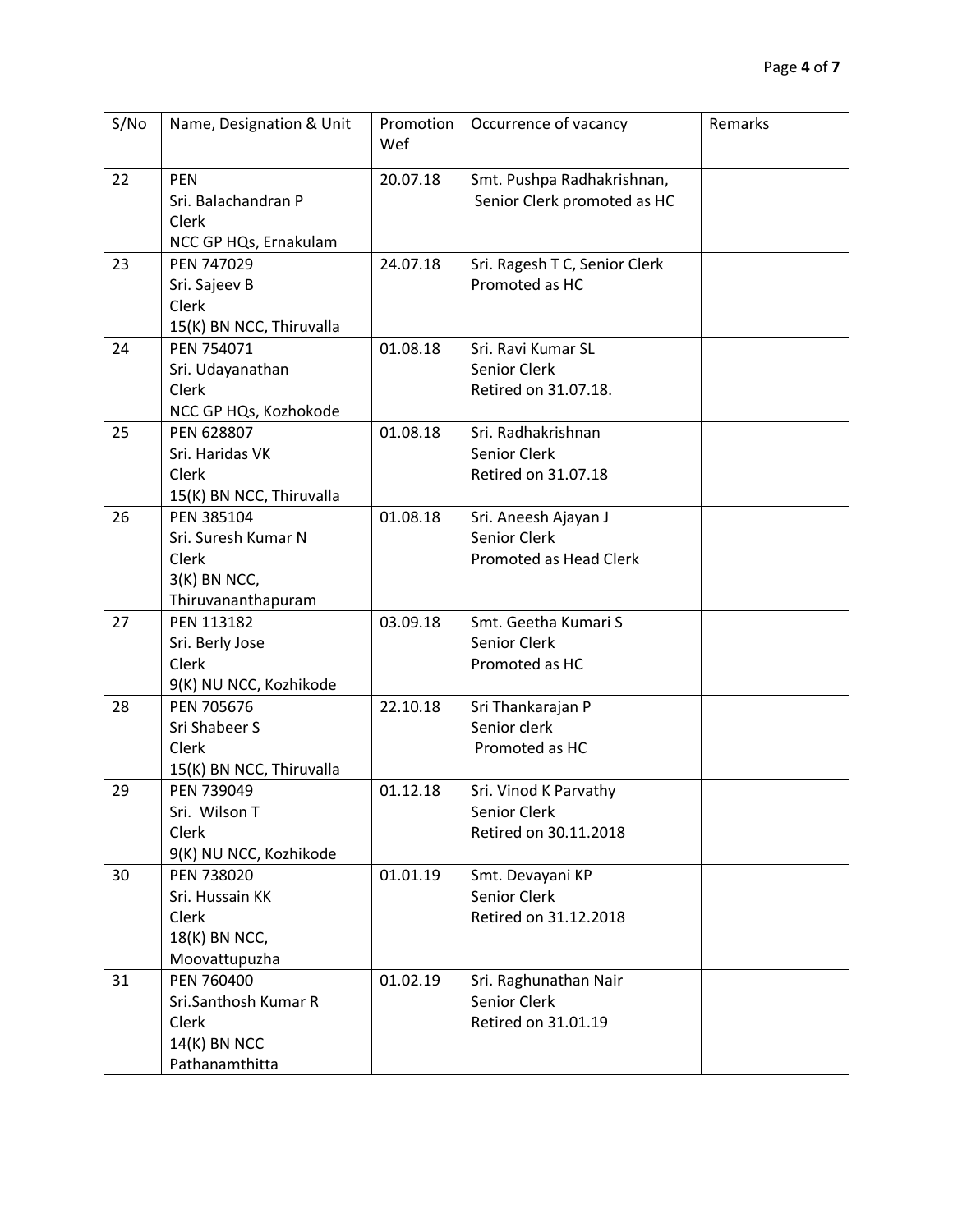| S/No | Name, Designation & Unit | Promotion<br>Wef | Occurrence of vacancy | Remarks |
|------|--------------------------|------------------|-----------------------|---------|
| 32   | PEN 385205               | 27.02.19         | Smt. Divya Suresh     |         |
|      | Sri.Ajaya Kumar AP       |                  | Senior Clerk          |         |
|      | <b>Clerk</b>             |                  | Promoted as HC        |         |
|      | $14(K)$ BN NCC           |                  |                       |         |
|      | Pathanamthitta           |                  |                       |         |
| 33   | PEN 760845               | 01.04.19         | Sri. Devarajan V      |         |
|      | Sri Ashraf TK            |                  | Senior Clerk          |         |
|      | Clerk                    |                  | Retired on 31.03.19   |         |
|      | 9(K) Girls BN NCC        |                  |                       |         |
|      | Kozhikode                |                  |                       |         |

3. The vacancy arised due to the retirement of Sri. PN Suresh, Senior Clerk wef 01.12.2018 is reserved for promotion of Sri. David Nelson, Clerk 27(K) BN NCC, Palakkad. The same will be considered after receiving reply from Government for extension of probation.

4. The following Clerks of this department are promoted as senior Clerks in the scale of pay of Rs 25200-54000/- against the vacancies arose with effect from the date shown against their names.

| S/No           | Name, Designation & Unit                                                             | Promotion<br>Wef | Occurrence of vacancy                                           | Remarks |
|----------------|--------------------------------------------------------------------------------------|------------------|-----------------------------------------------------------------|---------|
| $\mathbf{1}$   | PEN 765925<br>Sri.Shaji S<br><b>Clerk</b><br>7(K) Girls BN NCC<br>Thrissur           | 01.05.19         | Sri. Bhaskaran K<br>Senior Clerk<br>Retired on 30.04.19         |         |
| $\overline{2}$ | PEN 389881<br>Sri Rajendra Kumar G<br><b>Clerk</b><br>14(K) BN NCC<br>Pathanamthitta | 01.05.19         | Sri. Purushothaman PP<br>Senior Clerk<br>Retired on 30.04.19    |         |
| 3              | PEN 772581<br>Sri. Binumon KT<br>Clerk<br>30(K) BN NCC, Kozhikode                    | 06.05.19         | Sri. Latheesh O P<br>Senior Clerk<br>Promoted as HC             |         |
| 4              | PEN 772835<br>Sri. Sanal Kumar D<br>Clerk<br>23(K) BN NCC, Thrissur                  | 01.06.19         | Sri. Girija Vallabhan<br>Senior Clerk<br>Retired on 31.05.19    |         |
| 5              | PEN 385158<br>Sri. Sabu V John<br>Clerk<br>NCC GP HQs, Kottayam                      | 01.06.19         | Sri. Rajan Koolerikkaran<br>Senior Clerk<br>Retired on 31.05.19 |         |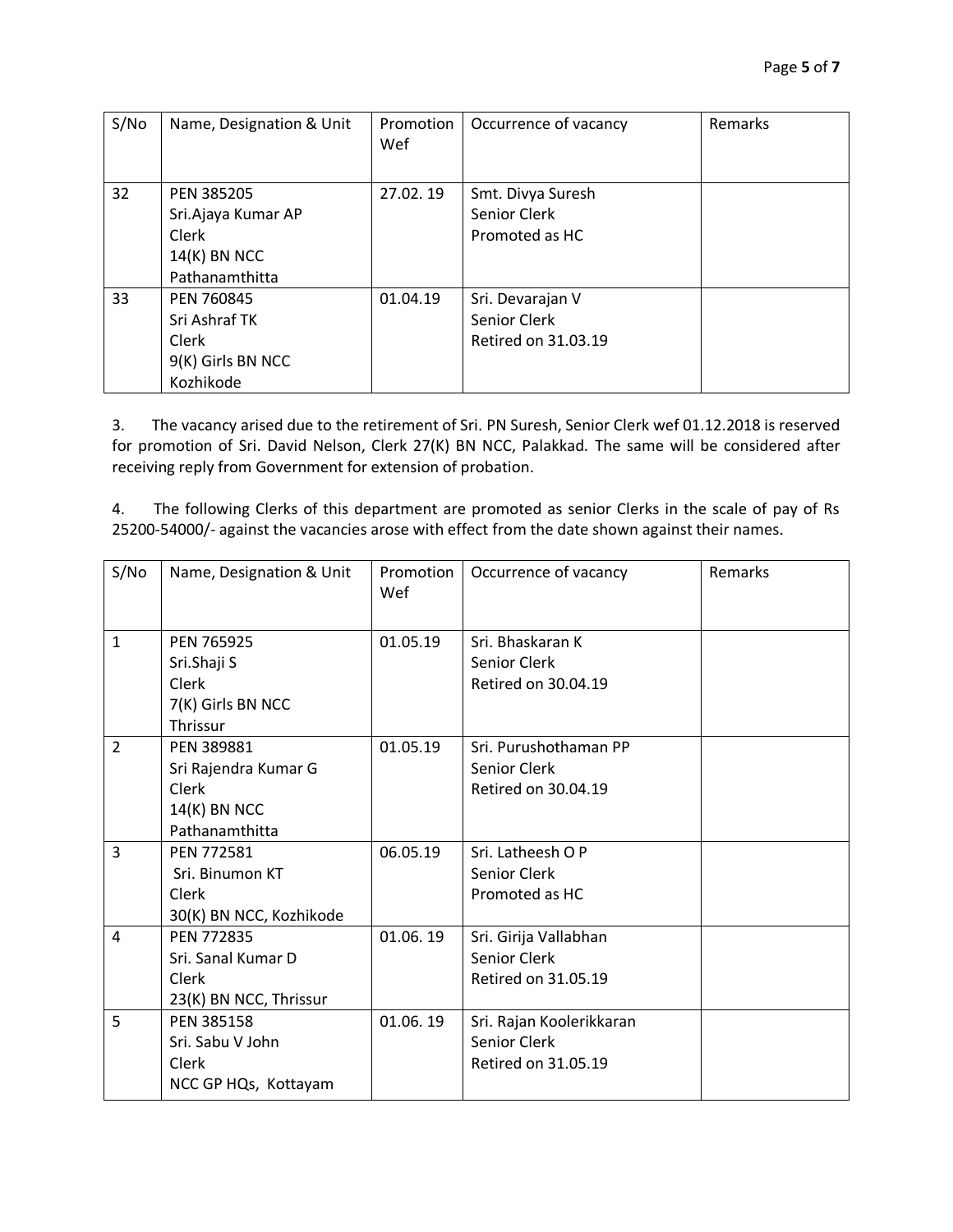| S/No           | Name, Designation & Unit | Promotion<br>Wef | Occurrence of vacancy | Remarks |
|----------------|--------------------------|------------------|-----------------------|---------|
| 6              | PEN 798382               |                  | Sri. Gireesan S       |         |
|                | Prasanth J               | 01.06.19         | Senior Clerk          |         |
|                | Clerk                    |                  | Retired on 31.05.19   |         |
|                | $3(K)$ BN NCC            |                  |                       |         |
|                | Thiruvananthapuram       |                  |                       |         |
| $\overline{7}$ | PEN 799252               | 01.06.19         | Sri. Haridasan OV     |         |
|                | Sri Jayaprakash E        |                  | Senior Clerk          |         |
|                | <b>Clerk</b>             |                  | Retired on 31.05.19   |         |
|                | NCC GP HQs, Kozhikode    |                  |                       |         |
| 8              | PEN 384857               | 01.06.19         | Sri. Jose VT          |         |
|                | Ashokan S                |                  | Senior Clerk          |         |
|                | Clerk                    |                  | Retired on 31.05.19   |         |
|                | $2(K)$ BN NCC            |                  |                       |         |
|                | Thiruvananthapuram       |                  |                       |         |
| 9              | PEN 384997               | 20.06.19         | Sri. Nanda Kumar C G  |         |
|                | Sivaraj T                |                  | Senior Clerk          |         |
|                | <b>Clerk</b>             |                  | Promoted as JS        |         |
|                | NCC Directorate (K&L)    |                  |                       |         |
|                | Thiruvananthapuram       |                  |                       |         |
|                |                          |                  |                       |         |

5. The following employees as per the seniority list published vide Proceedings referred 2<sup>nd</sup> paper above have not been considered in this promotion order due to the reasons mentioned against their names:-

| S/No           | S/No in        | Name, Designation and Office              | Remarks                  |
|----------------|----------------|-------------------------------------------|--------------------------|
|                | Seniority      |                                           |                          |
|                | List           |                                           |                          |
| $\mathbf{1}$   | 1              | Smt. Raji JS, Clerk, 2(K) BN NCC          | Deptl test not qualified |
| $\overline{2}$ | $\overline{2}$ | Sri. Mohanan P, Clerk, 9(K) Girls BN NCC  | On LWA                   |
| 3              | 3              | Smt. Greeshma LS, Clerk, 1(K) Air Sqn NCC | Deptl test not qualified |
| $\overline{4}$ | 4              | Sri. Pradeep Kumar S, Clerk, 2(K) BN NCC  | Deptl test not qualified |
| 5              | 5              | Sri. Minimon PR, Clerk, 9(K) NU NCC       | Resigned                 |
| 6              | 6              | Sri. Vinu V, Clerk, 5(K) NU NCC           | Deptl test not qualified |
| 7              | 7              | Sri. Arun SB, Clerk, 1(K) Air Sqn NCC     | Deptl test not qualified |
| 8              | 8              | Sri. Dinesh M, Clerk, GP HQs, Ernakulam   | Deptl test not qualified |
| 9              | 9              | Sri. Rakesh R Pillai, Clerk, 1(K) NU NCC  | Deptl test not qualified |
| 10             | 10             | Sri. Sanesh K, Clerk, 32 (K) BN NCC       | Deptl test not qualified |
| 12             | 35             | Sri. Pradeep VK, Clerk, 18(K) BN NCC      | Deptl test not qualified |
| 13             | 55             | Smt. Aparna R, Clerk, 3(K) Girls Bn NCC   | Deptl test not qualified |